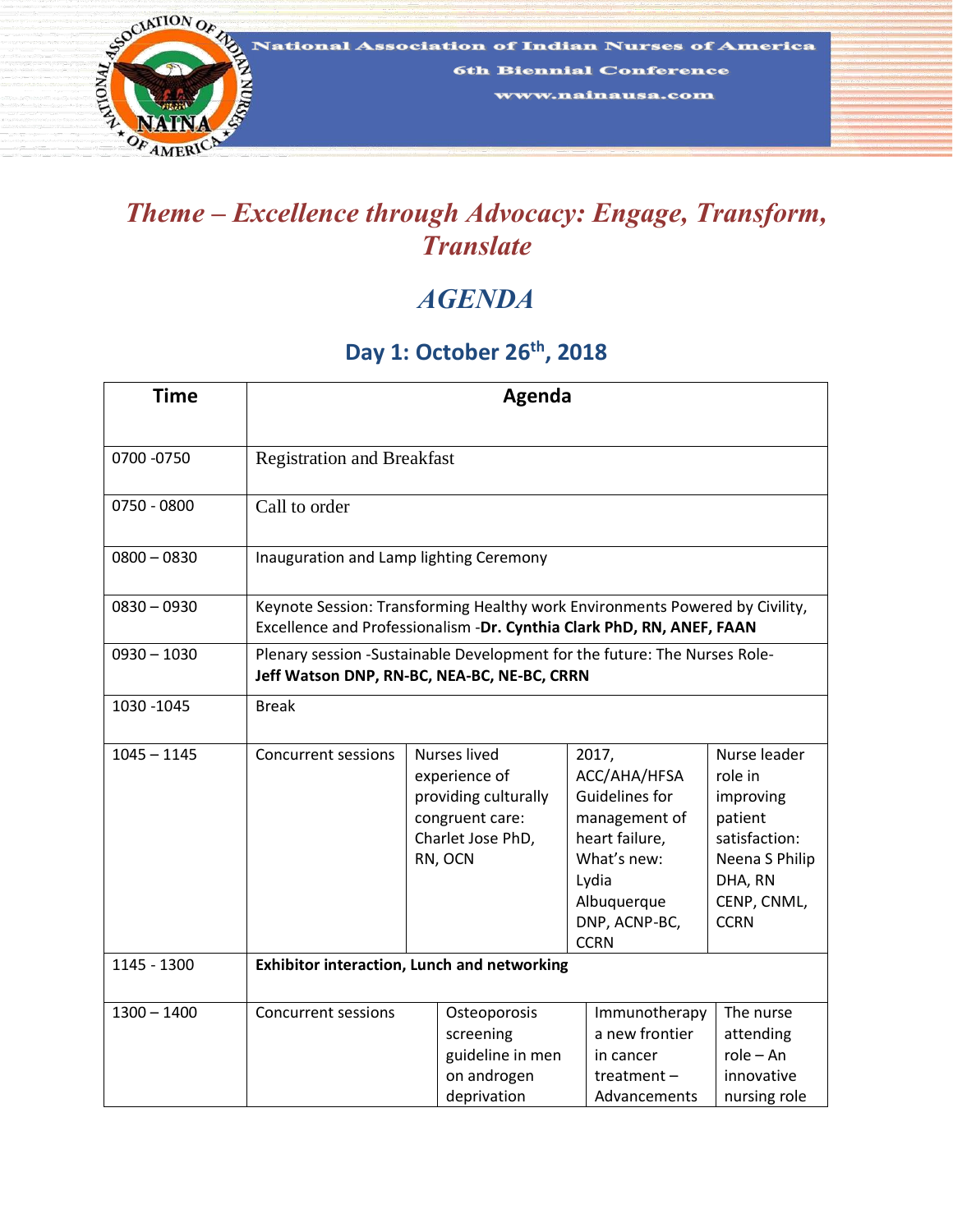|               |                                                                                                                              | therapy: Jaisy<br>Sonny DNP, APRN,<br>FNP-BC                                                                                                                   | and care<br>implications:<br>Liffy Cherian<br>MSN, APRN,<br>AGCNS-BC, OCN<br>and<br>Hetalkumari<br>Patel PharmD,<br><b>BCOP</b>                                                              | to transform<br>healthcare:<br>Alphonsa<br>Rahman<br>DNP, APRN-<br>CNS, CCRN                                                                                                                                                      |  |
|---------------|------------------------------------------------------------------------------------------------------------------------------|----------------------------------------------------------------------------------------------------------------------------------------------------------------|----------------------------------------------------------------------------------------------------------------------------------------------------------------------------------------------|-----------------------------------------------------------------------------------------------------------------------------------------------------------------------------------------------------------------------------------|--|
| $1400 - 1500$ | <b>Concurrent Sessions</b>                                                                                                   | Deployment of<br>clinical grant to<br>enhance influenza<br>vaccination<br>amongst spinal<br>cord injuries<br>outpatient<br>veterans: Huberta<br>Cozart PhD, RN | <b>Emerging type</b><br>2 diabetes<br>medications in<br>cardiovascular<br>risk reduction<br>Nisha Jacob:<br>DNP, APRN,<br>FNP-C, CDE,<br>MBA and<br>Anitha Litty<br>DNP, APRN,<br>FNP-C, CDE | From pre-<br>medieval to<br>post -<br>millennial:<br>Advocacy for<br>futuristic<br>revolution of<br>palliative<br>care by<br>Bobby<br>Varghese<br>PhD, RN CNE:<br>George Peter<br>DNP, ARNP<br>and Sibi<br>Peter PhD,<br>RN, CCRN |  |
| $1500 - 1515$ | <b>Break</b>                                                                                                                 |                                                                                                                                                                |                                                                                                                                                                                              |                                                                                                                                                                                                                                   |  |
| 1515 - 1615   | Panel Discussion - Palliative Care / End of Care- Cheryl Thaxton DNP, FNP /<br>Nancy Dias PhD RN CNE / Dr. Donald Cochran MD |                                                                                                                                                                |                                                                                                                                                                                              |                                                                                                                                                                                                                                   |  |
| 1615-1630     | Announcements and Wrap up                                                                                                    |                                                                                                                                                                |                                                                                                                                                                                              |                                                                                                                                                                                                                                   |  |

## **Day 2: October 27th, 2018**

| Time          | Agenda                                                                                                               |
|---------------|----------------------------------------------------------------------------------------------------------------------|
| 0700 -0750    | <b>Registration and Breakfast</b>                                                                                    |
| 0750 - 0800   | Call to order                                                                                                        |
| $0800 - 0900$ | Plenary Session: Building a Culture of Ownership in Healthcare - Bob Dent DNP,<br>MBA, RN, NEA-BC, CENP, FACHE, FAAN |